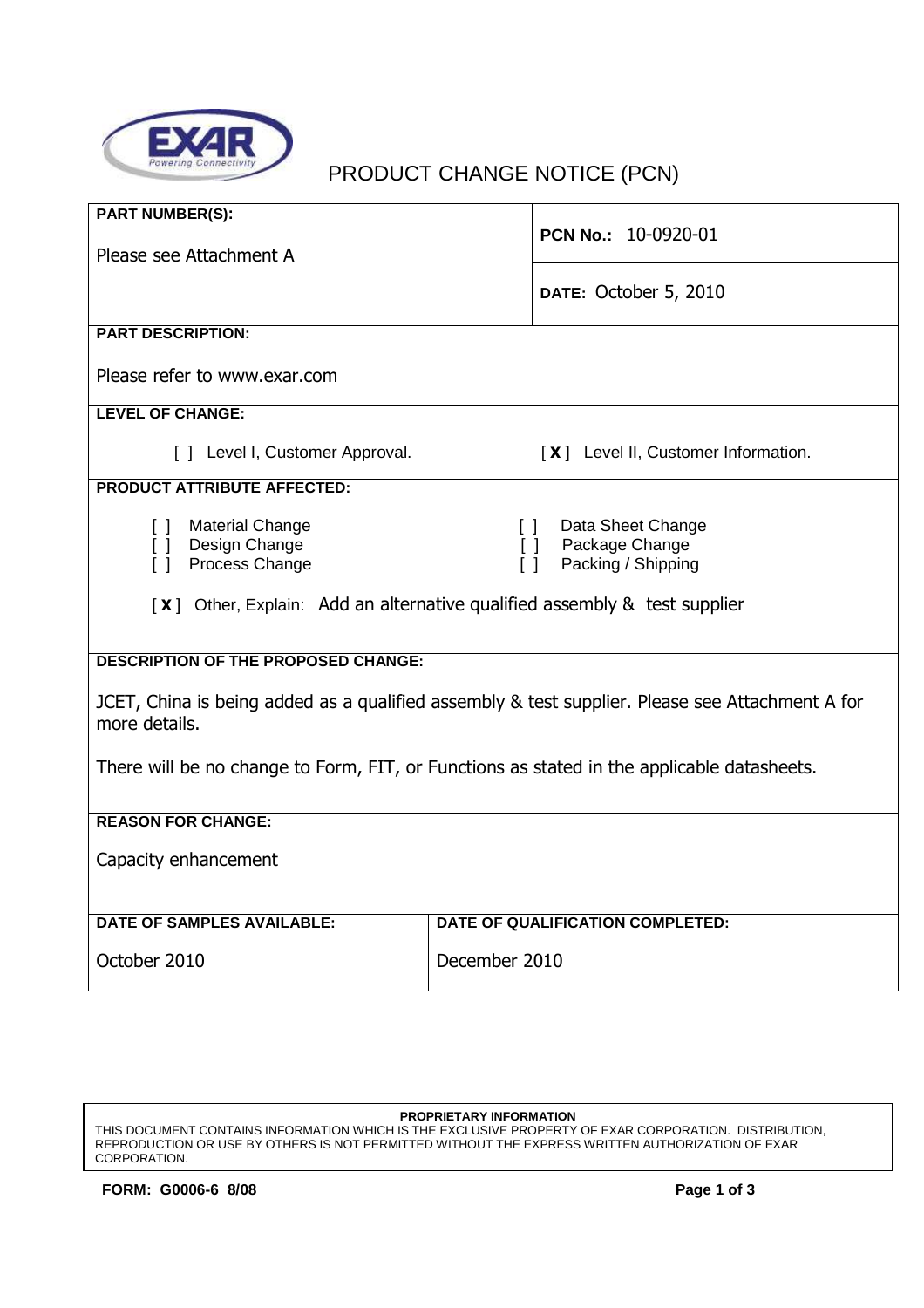

### PRODUCT CHANGE NOTICE

| <b>ESTIMATED CHANGE DATE OR DATE CODE:</b><br>December 15, 2010                                                                                                                                    | <b>SUPPORTING DATA:</b><br>Reliability qualifications |                            |  |  |  |
|----------------------------------------------------------------------------------------------------------------------------------------------------------------------------------------------------|-------------------------------------------------------|----------------------------|--|--|--|
|                                                                                                                                                                                                    |                                                       |                            |  |  |  |
| <b>STANDARD DISTRIBUTION</b><br>$\sqrt{1}$                                                                                                                                                         |                                                       | <b>CUSTOM DISTRIBUTION</b> |  |  |  |
| PERSON TO CONTACT WITH QUESTIONS:                                                                                                                                                                  |                                                       |                            |  |  |  |
| <b>LISA BEDARD</b><br>Exar Corporation<br>1 Holiday Avenue<br>West Tower, Suite 450<br>Pointe-Claire, Quebec H9R 5N3<br>Tel: (514) 429-1010 ext 210<br>Fax: (514) 695-2548<br>lisa.bedard@exar.com |                                                       |                            |  |  |  |
| Please acknowledge receipt of this PCN.                                                                                                                                                            |                                                       |                            |  |  |  |
| Acknowledged:                                                                                                                                                                                      |                                                       |                            |  |  |  |

\_\_\_\_\_\_\_\_\_\_\_\_\_\_\_\_\_\_\_\_\_\_\_\_\_\_\_\_\_

**Signature** 

**Printed Name** 

\_\_\_\_\_\_\_\_\_\_\_\_\_\_\_\_\_\_\_\_\_\_

\_\_\_\_\_\_\_\_\_\_\_\_\_\_\_\_\_\_\_\_\_\_

\_\_\_\_\_\_\_\_\_\_\_\_\_\_\_\_\_\_\_\_\_\_

\_\_\_\_\_\_\_\_\_\_\_\_\_\_\_\_\_\_\_\_\_\_

**Company** 

**Title** 

**Date** 

**Comments**: \_\_\_\_\_\_\_\_\_\_\_\_\_\_\_\_\_\_\_\_\_\_\_\_\_\_\_\_\_\_\_\_\_\_\_\_\_\_\_\_\_\_\_\_\_\_\_\_\_\_\_\_\_\_\_\_\_\_\_\_\_\_\_\_\_\_

### **PROPRIETARY INFORMATION**

THIS DOCUMENT CONTAINS INFORMATION WHICH IS THE EXCLUSIVE PROPERTY OF EXAR CORPORATION. DISTRIBUTION, REPRODUCTION OR USE BY OTHERS IS NOT PERMITTED WITHOUT THE EXPRESS WRITTEN AUTHORIZATION OF EXAR CORPORATION.